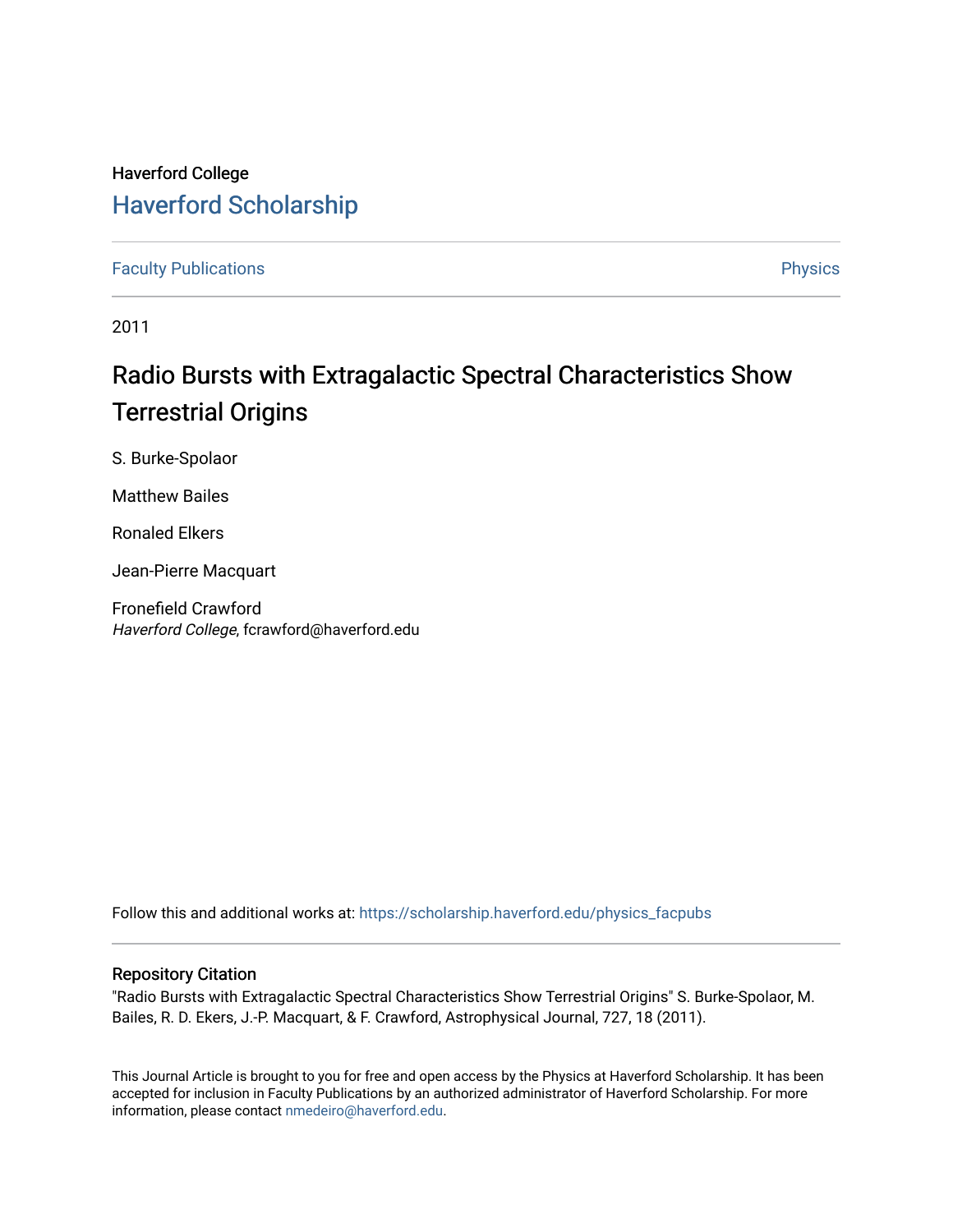# <span id="page-1-0"></span>RADIO BURSTS WITH EXTRAGALACTIC SPECTRAL CHARACTERISTICS SHOW TERRESTRIAL ORIGINS

S. Burke-Spolaor<sup>1,5</sup>, Matthew Bailes<sup>1</sup>, Ronald Ekers<sup>2</sup>, Jean-Pierre Macquart<sup>3</sup>, and Fronefield Crawford III<sup>4</sup>

<sup>1</sup> Centre for Astrophysics and Supercomputing, Swinburne University of Technology, Mail H39, P.O. Box 218, Hawthorn VIC 3122, Australia;

[sburke@astro.swin.edu.au](mailto:sburke@astro.swin.edu.au)<br>
<sup>2</sup> CSIRO Australia Telescope National Facility, P.O. Box 76, Epping NSW 1710, Australia<br>
<sup>3</sup> ICRAR/Curtin Institute of Radio Astronomy, GPO Box U1987, Perth WA 6845, Australia<br>
<sup>4</sup> Department of

*Received 2010 July 19; accepted 2010 October 29; published 2010 December 28*

# ABSTRACT

Three years ago, the report of a solitary radio burst was thought to be the first discovery of a rare, impulsive event of unknown extragalactic origin. The extragalactic interpretation was based on the swept-frequency nature of the event, which followed the dispersive delay expected from an extragalactic pulse. We report here on the detection of 16 pulses, the bulk of which exhibit a frequency sweep with a shape and magnitude resembling the Lorimer Burst. These new events were detected in a sidelobe of the Parkes Telescope and are of clearly terrestrial origin, with properties unlike any known sources of terrestrial broadband radio emission. The new detections cast doubt on the extragalactic interpretation of the original burst, and call for further sophistication in radio-pulse survey techniques to identify the origin of the anomalous terrestrial signals and definitively distinguish future extragalactic pulse detections from local signals. The ambiguous origin of these seemingly dispersed, swept-frequency signals suggests that radio-pulse searches using multiple detectors will be the only experiments able to provide definitive information about the origin of new swept-frequency radio burst detections.

*Key words:* atmospheric effects – plasmas – pulsars: general – radio continuum: general

## 1. INTRODUCTION

Extragalactic radio phenomenon emitting transient radio bursts have been theorized to arise from a myriad of violent cosmic events, including coalescing systems of relativistic massive objects (Li & Paczynski [1998;](#page-5-0) Hansen & Lyutikov [2001\)](#page-5-0), the evaporation of primordial black holes (Rees [1977\)](#page-5-0), and supernova events (e.g., Colgate & Noerdlinger [1971\)](#page-5-0). The frequencydependent dispersive delay (at  $\delta t \propto v^{-2}$ ) characteristic of a radio pulse that has propagated through the cold plasmas of the interstellar and intergalactic media encodes the source's distance and the line-of-sight free electron density, furthermore enabling extragalactic radio pulses to be used as robust cosmological probes of the ionized content of the intergalactic medium. However, such pulses have proven difficult to detect. There has thus far been a single claim for the detection of an extragalactic pulse: the discovery that has come to be called the "Lorimer Burst" (hereafter LB; Lorimer et al. [2007\)](#page-5-0). The strongest evidence of its extragalactic origin was a large delay at  $\delta t \propto v^{-2}$ (suggesting a dispersed signal, with a "dispersion measure,"  $DM = 375$  pc cm<sup>-3</sup>, where the DM quantifies the integral electron density along the line of sight to the emitter), indicating a distance of well outside of the Galaxy when the electron content of our Galaxy is accounted for (Cordes & Lazio [2002\)](#page-5-0). It furthermore appeared to exhibit the frequency-dependent Komolgorov scattering that is expected from signals propagating in the interstellar medium. Based on its detection in three of the thirteen beams of the Parkes multibeam receiver at the expected relative levels for a point source, the burst appeared to be coming from the sky.

Since its discovery, some doubt has emerged over the extragalactic origin of the LB. Its extreme intensity (∼100 times the detection threshold) implies that searches of similar sensitivity should detect fainter events, if such bursts are isotropically distributed throughout the universe and*/*or have an underlying intensity distribution typical of astrophysical phenomena. The failure of further searches to find similar events indicates that either this is not true, that the astrophysical process that caused the Lorimer Burst is extremely rare  $(<2.8 \times 10^{-5} \text{ hr}^{-1} \text{ deg}^{-2}$ for fluxes *S >* 300 mJy, based on the data from LB; Deneva et al. [2009;](#page-5-0) Keane et al. [2010;](#page-5-0) Burke-Spolaor & Bailes [2010\)](#page-5-0), or the burst's properties were misinterpreted.

We announce the detection of 16 pulses that exhibit a frequency-swept signal with similar characteristics to the Lorimer Burst. However, these new events are clearly of terrestrial origin with properties unlike any known sources of broadband radio emission. We detail the properties of the new detections and scrutinize them in comparison to the LB. We also discuss methods that can be used to distinguish an astrophysical or terrestrial origin for future detections of frequency-swept pulses.

#### 2. DATA SETS AND SEARCH

Prompted by the discovery of the Lorimer Burst, we searched 1078 hr of data for signals exhibiting a  $\delta t \propto v^{-2}$  cold plasma dispersion delay. The data were archival pulsar surveys taken over the years 1998–2003 with the 20 cm multibeam receiver installed at Parkes Telescope. Four surveys were searched. For two (Edwards et al. [2001;](#page-5-0) Jacoby et al. [2009\)](#page-5-0), we followed the search and inspection process described by Burke-Spolaor & Bailes [\(2010\)](#page-5-0), differing only in interference mitigation filters; we inspected a candidate if it either (1) was detected at a signal-to-noise ratio  $(S/N)$  of  $>6$  in less than  $9/13$ of the receivers, (2) had an  $S/N$  of  $\geq 20$ , or (3) showed a DM of higher than 250 pc  $cm^{-3}$ . As these were surveys of high Galactic latitude ( $|b| > 5^\circ$ ), we searched DMs up to 600 pc cm−3. For the remaining two surveys (Crawford et al. [2006;](#page-5-0) Roberts et al. [2002,](#page-5-0) their observing parameters are detailed in their Section 2 and Table 1, respectively), we used methods described by (Crawford et al. [2007,](#page-5-0) [2009\)](#page-5-0) applying no

<sup>5</sup> Also at CSIRO Australia Telescope National Facility, P.O. Box 76, Epping NSW 1710, Australia.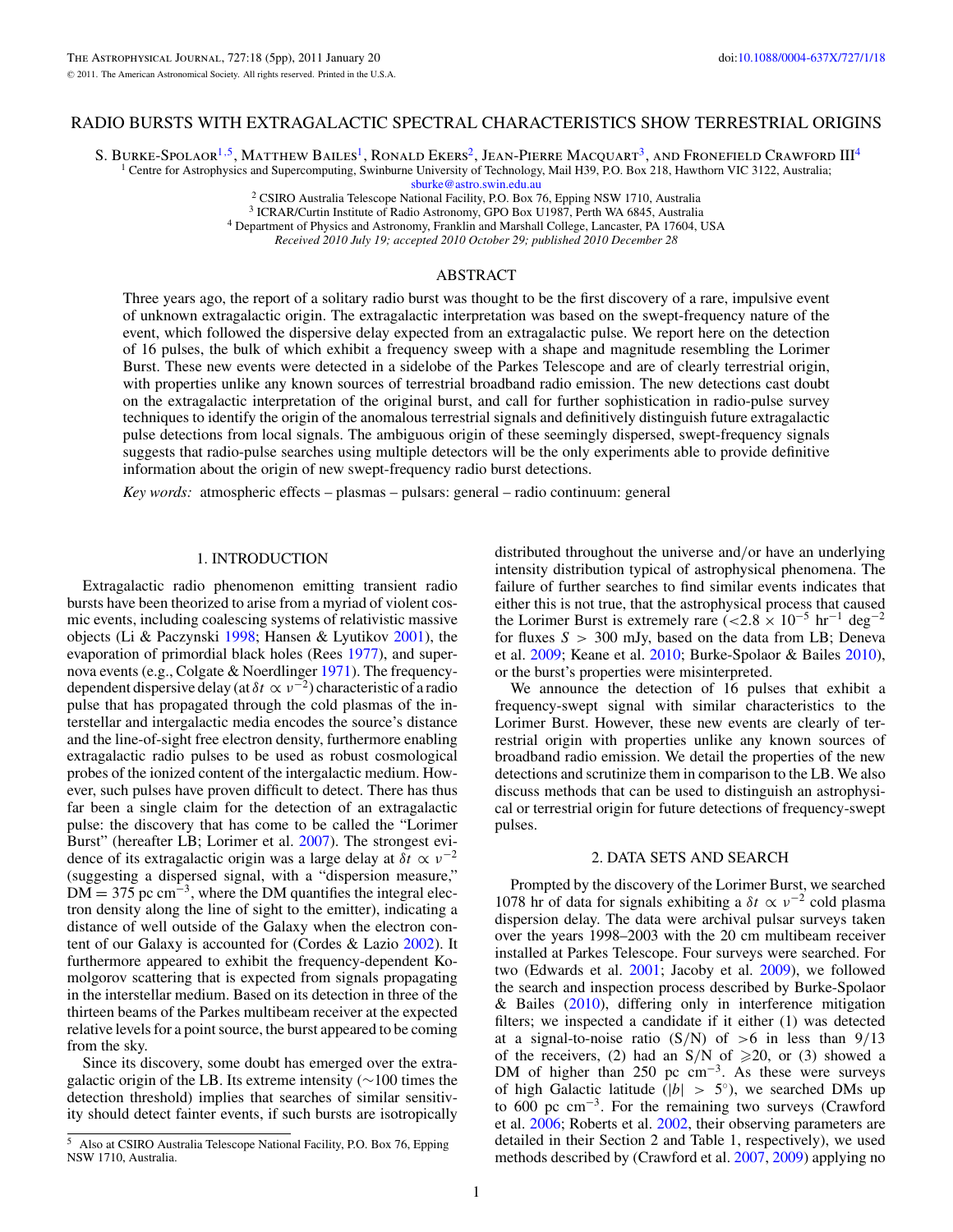<span id="page-2-0"></span>

Figure 1. Spectrograms and time series for several detections. (b)–(d) Data from the 13 beams have been summed to enhance the signal. Frequency channels with known interference have been blanked. (a) De-dispersed time series showing Peryton 08 in the 13 beam multibeam receiver as the beams are distributed on the sky. The widest separation of the pointing centers of the displayed beams is 1.7 deg. (b) De-dispersed time series and spectrogram of Peryton 08. The black lines trace the best-fit dispersive delay for this detection. (c) and (d) Spectrograms of Peryton 06 and 15, respectively.

interference excision based on multiple-beam detections. These were generally surveys of lower galactic latitude, therefore we searched DMs up to 1000 (Crawford et al. [2006\)](#page-5-0), 2000 (for target AX J1826.11300 of the Roberts et al. survey), and 2500 pc cm<sup>-3</sup> (for the other targets of Roberts et al.). Candidates from these surveys were inspected one beam at a time by eye to identify dispersed pulses.

# 3. NEW DISCOVERIES AND THEIR PROPERTIES

Our search revealed 16 pulses with two striking features that distinguish them from all others in the data: an apparent *δt* <sup>∝</sup> *<sup>ν</sup>*−<sup>2</sup> delay of a magnitude implying an extragalactic origin in the telescope's pointing direction, and a simultaneous occurrence in all 13 telescope receivers at relative intensities of less than a factor of four (Figure 1). When a dispersive delay is fit to each detection, the values cluster about a net band delay  $\Delta t = 360$  ms, indicating a close connection with the LB at  $\Delta t = 355$  ms (Figure 2). The LB's reported sky position was below the horizon for several detections, therefore the pulses could not have come from the same extragalactic source. Below, we give evidence that the 16 signals have a terrestrial origin.

The 29' separation between each receiver's beam position and  $>$ 20 dB attenuation beyond 30' from each beam center render it impossible for an on-axis, pointlike signal to appear in more than three beams at similar intensity (Staveley-Smith



**Figure 2.** Distribution of fitted dispersive delays. The *x*-axis shows the total time to cross the observing band, calculated from each pulse as a best-fit dispersive sweep. An arrow indicates the delay of the Lorimer Burst. The dotted line indicates the delay below which we had uneven search criteria (see Section [2\)](#page-1-0).

et al. [1996;](#page-5-0) Hunt & Wright [1992\)](#page-5-0). Out detections were therefore made through a sidelobe of the Parkes antenna, and based on the consistency of signals in the beams, in each case the emitter was positioned  $\gg$  5 deg from the telescope's pointing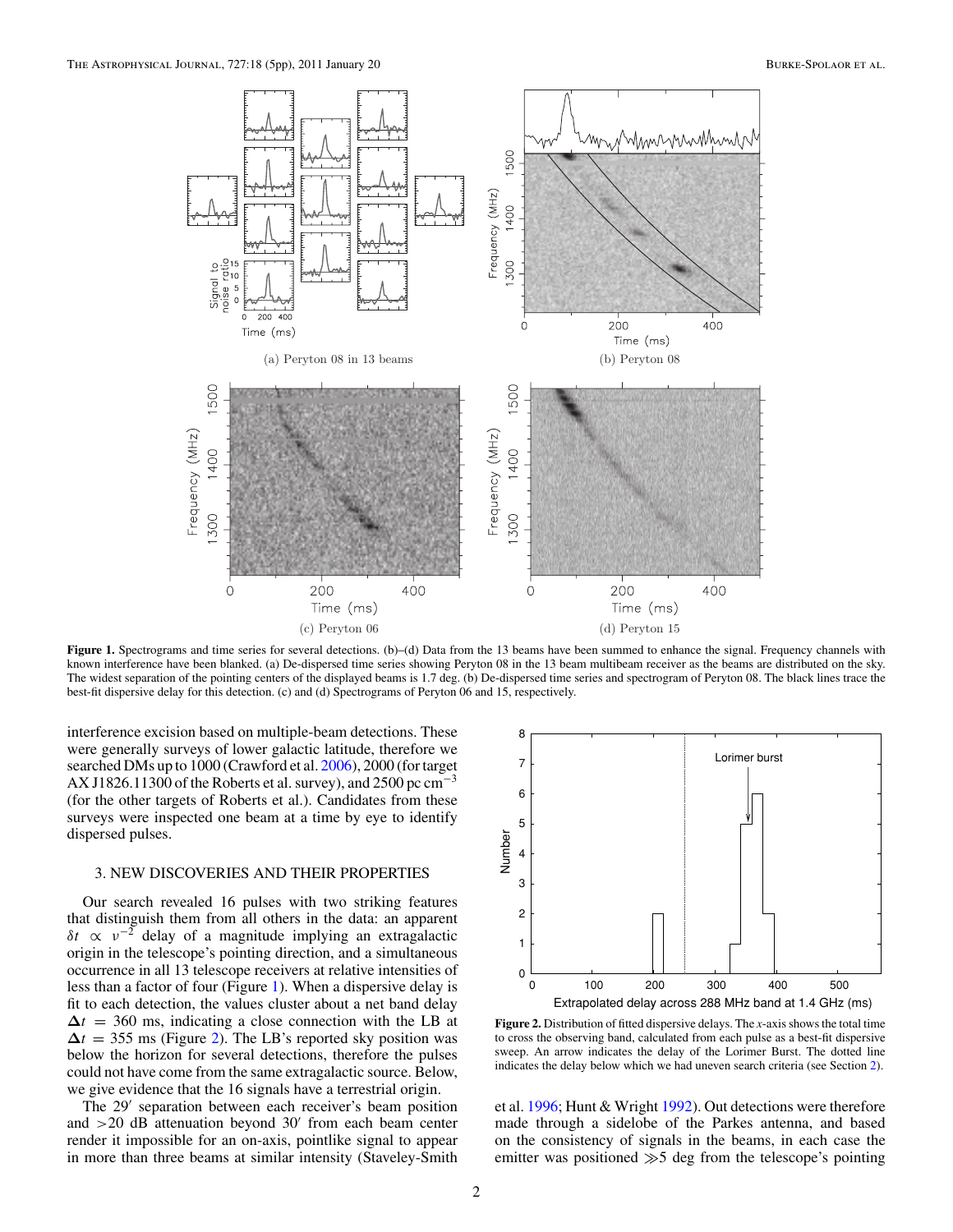<span id="page-3-0"></span>**Table 1** Detection Information and Measured Properties for Each Peryton and for the Lorimer et al. (2007) Burst

| Peryton | UT                   | $\theta_z$     | $\theta_a$     | $\Delta t$ | $\chi^2$         | w    | $S_{\text{det}}$ |
|---------|----------------------|----------------|----------------|------------|------------------|------|------------------|
| ID No.  | $(YY-MM-DD-h:m:s)$   | $(\text{deg})$ | $(\text{deg})$ | (ms)       |                  | (ms) | (mJy)            |
| 01      | 98-06-23-02:03:44.91 | 33.341         | 136.657        | 381.9      | 7.0              | 35.2 | 90               |
| 02      | 98-06-23-02:04:06.75 | 33.288         | 136.692        | 352.6      | 2.5              | 46.9 | 90               |
| 03      | 98-06-23-02:04:28.84 | 33.235         | 136.728        | 362.0      | 2.1              | 31.2 | 90               |
| 04      | 98-06-23-02:04:36.84 | 33.216         | 136.740        | 356.4      | 2.8              | 35.2 | 100              |
| 05      | 98-06-23-02:05:17.77 | 33.118         | 136.807        | 354.4      | 1.5              | 35.2 | 70               |
| 06      | 98-06-23-02:05:39.50 | 33.066         | 136.843        | 343.1      | 8.0              | 31.2 | 70               |
| 07      | 98-06-23-02:06:01.81 | 33.013         | 136.879        | 363.0      | 2.4              | 39.1 | 80               |
| 07a     | 98-06-23-02:06:24.13 | 32.960         | 136.916        | 363.9      | .                | 32.1 | 40               |
| 08      | 98-06-23-02:06:31.89 | 32.941         | 136.930        | 369.6      | 4.6              | 39.1 | 100              |
| 09      | 98-06-23-02:07:27.70 | 32.808         | 137.023        | 328.9      | .                | 43.0 | 60               |
| 10      | 98-06-23-02:07:49.78 | 32.755         | 137.061        | 349.7      | 4.7 <sup>a</sup> | 31.2 | 60               |
| 11      | 98-06-23-02:34:53.63 | 29.738         | 136.640        | 360.1      | 1.9 <sup>a</sup> | 46.9 | 320              |
| 12      | 98-06-25-05:26:49.13 | 25.445         | 141.515        | 363.9      | 0.8              | 39.1 | 110              |
| 13      | 02-03-01-01:25:38.88 | 34.519         | 320.875        | 207.0      | 1.3              | 31.3 | 110              |
| 14      | 02-06-30-02:10:29.38 | 28.465         | 189.173        | 203.2      | 2.4              | 39.1 | 240              |
| 15      | 03-07-02-00:09:23.96 | 44.092         | 000.631        | 378.1      | 4.9              | 39.1 | 220              |
| LB      | 01-07-24-19:50:01.63 | 42.419         | 183.315        | 354.5      | 1.6              | 15.6 | 30000            |

Notes. Columns: (1) chronological ID; Peryton 07a was discovered after summing the 13 beam data, therefore has a non-standard index. The Lorimer Burst is given for reference; (2) UT arrival time at 1516.5 MHz; (3, 4) telescope zenith and azimuth angles, respectively, at the time of detection; (5) extrapolated best-fit DM delay across the band; (6) reduced  $\chi^2$  for a  $\delta t \propto v^2$  fit to the burst, based on the event's time of arrival in 48 MHz sub-bands (if  $S/N_{band} > 5$ ), timed against an analytic model of the event's de-dispersed profile at the best-fit DM. Events 07a and 09 had no sub-bands of  $S/N_{band} > 5$ ; (7) event width at half-maximum after de-dispersing at the best-fit quadratic delay; (8) detected single-beam peak flux, defined  $S_{\text{det}} = S/N \cdot T_{\text{sys}}/(G\sqrt{N_{\text{pol}}wB})$ , where S/N is the detection's signal-to-noise ratio. The Perytons' intrinsic flux is much greater than reported here (see the text).

<sup>a</sup> This value would decrease without the presence of strong interference in the observation.

direction. Consequently: (1) we have a minimum-senisitivity field of view of  $\sim$ 20000 deg<sup>2</sup>, a detection rate of 2.3  $\times$  $10^{-7}$  deg<sup>-2</sup> hr<sup>-1</sup> (0.1 day<sup>-1</sup> with our observing system), and poor accuracy for emitter localization,  $(2)$  the pulses are subject to frequency-dependent dropouts and scattering from multi-path propagation—visible in Figures  $1(b)$ –(d) and explored below, and  $(3)$  the source $(s)$  intrinsic flux density, had we pointed directly at it, is a factor of 2500-850000 greater than the detected value (0.8 kJy  $\langle$  S<sub>intrinsic</sub>  $\langle$  272 kJy for the brightest detection,  $0.1$  kJy <  $S_{intrinsic}$  < 34 kJy for the faintest; see Table 1).

We conclude a terrestrial origin for these bursts based on their extreme brightness and two other features. First, some exhibit deviations from a model dispersive delay: e.g., the sharp kink at 1465 MHz in detection 06 (Figure 1(c)), and subtler deviations in other detections (see the  $\chi^2$  listing in Table 1). Despite a trend mimicking that expected from dispersion, such deviations decisively distinguish the pulses' frequency dependence from a delay induced by interstellar propagation. Hereafter, we distinguish these detections with the name "Perytons," representing the non-dispersive, highly swept, terrestrial signals exhibited by the pulses.<sup>6</sup>

Second, the temporal distributions of the signals strongly imply a terrestrial origin (Table 1). All detections occurred during daylight, primarily mid-morning. Eleven appeared in

one 4.4 minute observation followed by another 0.5 hr later (we regard these as non-independent), while the remaining events occurred in isolation. Four of the five independent detections appeared in a three-week period in late June/early July spread across the years 1998-2003, coinciding with the peak of Australian mid-winter. Their time distribution appears to follow a non-random both annual and daily cycle; we tested the probability that  $4/5$  events would occur in June/July given an underlying random distribution by running a Monte Carlo simulation based on the monthly hours observed. This test resulted in a confidence of  $P = 0.997231$  of a non-random annual distribution. A similar test based on the time of day distribution of observations and detections gave a probability of  $P = 0.999046$  that 4/5 events would occur in the UT range 0–3. These cycles are strongly suggestive of either a climate/ weather-related effect, or a man-made origin for the emission.

#### 4. DISCUSSION

#### 4.1. Signal Origins

It is unprecedented for non-astrophysical emission to exhibit such drastic frequency-dependent delays in the 1 GHz band. Given the daytime occurrence of the Perytons, we first explored the possibility of the signals as man-made. The continuous emission across the legally protected 1400–1427 MHz band suggests that the signal is not intentionally transmitted; additionally, the lack of regular periodicity, broad pulse widths (30–50 ms), and broadband emission preclude a radar origin. Man-made emission that is unintentionally transmitted arises often from onsite electronic hardware failure. This does not appear to be the source of this emission, however, based primarily on the amplitude modulation seen in all the detections. These amplitudemodulated temporal or frequency structures show conformity across the spectrum in all 13 beams for each burst. Assuming the modulation is attributable to multi-path propagation effects (that these detections will necessarily show, as noted in Section 3 above), the incoming wavefront must not decorrelate over the physical size of the telescope's feed horns (1 m), to allow the similarity of the modulation structures in all 13 beams. The diffractive scale  $(s_0)$ , therefore, must likewise be  $\geq 1$  m. Taking the characteristic bandwidth of the modulation structure in all pulses to be  $\Delta f \sim 10 \text{ MHz}$ , and based on the center frequency  $f = 1374$  MHz, we place a lower limit on the distance to the object(s) and scatterer(s) of  $2\pi (s_0 f)2/c\Delta f > 4$  km. This suggests that we have detected emission from the horizon—well offsite from the telescope grounds—and provides the strongest argument against on-site hardware failure as the source. The quasiannual cycle and the spectral complexity with a 6 yr persistence of the signal also argue against local hardware failures as the emission's origin.

It is likewise possible that the Perytons were caused by a natural terrestrial source. We explored this possibility, considering processes that can produce non-dispersive, swept emission with sweep rates of  $\sim$ 1 GHz s<sup>-1</sup>. The emission requires a process of finite-bandwidth ( $\Delta f$  < 25 MHz) signal to progressively change in its center frequency, for instance cyclotron emission in a time-varying magnetic field or the progressive incitement of plasma oscillations in regions of differing plasma density. The latter of these processes occurs in type III solar bursts (e.g., Loughhead et al. 1957), and it may be possible for such a process to occur in Earth's atmosphere with lightning or transient luminous event phenomena (e.g., Su et al. 2003; Sentman et al. 1995), which can reach the necessary ionization levels

 $6$  The name is chosen from mythology to be unassociated with an exact physical phenomenon, due to the ambiguous origin of the detections; Perytons are winged elk that cast the shadow of a man.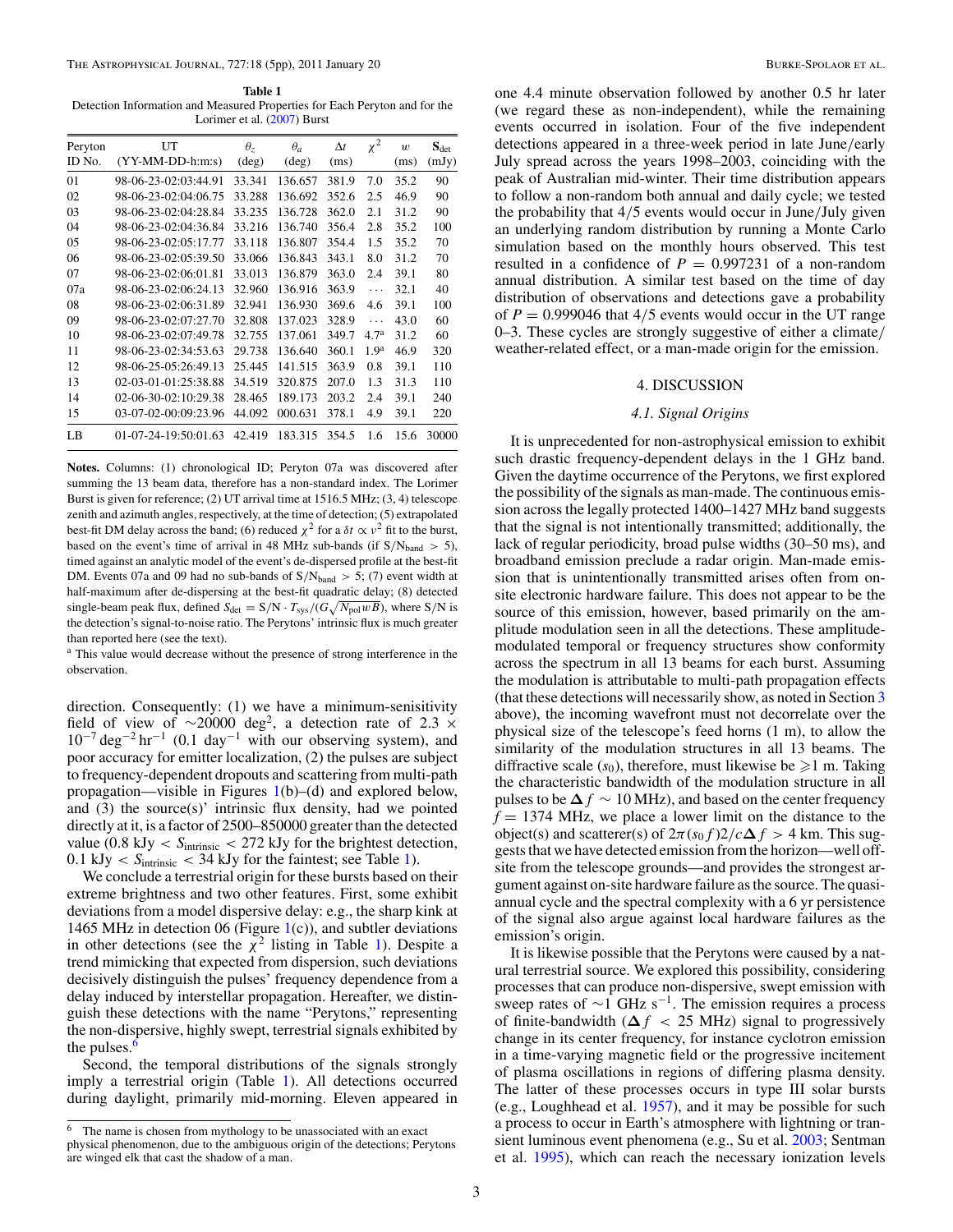for Langmuir-wave electromagnetic emission to occur in our observing band.

## *4.2. A Closer Look at the Lorimer Burst*

Whether the LB has the same origin as our detections remains inconclusive, despite the serious doubt these signals add to its extragalactic interpretation. Several qualitative differences between the LB and the Perytons warrant examination. The LB was clearly detected in only 3 of the 13 beams (6, 7, and D). It is marginally detectable in other beams, most prominently in beam C, and apparent in a stacked time series of the remaining beams. Based on observations of the inner sidelobe pattern of the multibeam obtained by L. Staveley-Smith (2010, private communication), we find a position of the LB (consistent with both the relative detected flux levels in beams 6, 7, C, D, and the non-detections in the other beams) at R.A.  $19.44 \pm 0.08$ , decl. −75*.*17±0*.*08. That is, the relative signal levels of the LB conform to those expected from a boresight signal, in agreement with the same conclusion of Lorimer et al. [\(2007\)](#page-5-0). Therefore, if the LB is a Peryton, it appears to be the only detection for which the telescope was pointed directly at the emitter. Consequently, although the LB did not exhibit the same deep spectral signal modulation as the Perytons, these differences are well accounted for by the multi-path effects which we interpreted to arise from the horizon-based sidelobe detections of the Perytons (Section  $4.1$ ).

We note that because the beam and sidelobe shapes of the multibeam scale with frequency, the offset of the burst from the center of beam 6 will induce a spectral steepening of the source, causing the intrinsic spectrum to be flatter than that originally reported by Lorimer et al. [\(2007\)](#page-5-0) by  $\alpha_{\text{intrinsic}} = \alpha_{\text{observed}} - \alpha_{\text{induced}}$ (where  $S \propto v^{\alpha}$ ). The Staveley-Smith measurements were made at two frequencies, allowing quantification of this effect. Within the error of our positional measurements, the induced index is  $\alpha_{induced} = -1_{-2}^{1+0.9}$ . Therefore, at our estimate of position, the intrinsic spectral index is  $\alpha$ <sub>intrinsic</sub> = −2*.5*−0*.6*, where we have measured the observed spectrum in beam 6 to follow  $\alpha_{\rm obs} = -2.6$ .

If the LB was caused by a sky-based object (e.g., an aircraft or a natural, propagating swept-frequency phenomenon), we might expect to detect some movement of the LB across the field of the multibeam. We can limit the movement by noting that because the signal saturated beam 6 for the entirety of its sweep, it is clear that the emitter did not travel sufficiently far to cross a null in the sidelobes of beam 6. Therefore, we limit any movement of the emitter to *<*35 arcmin, corresponding to a distance of  $d = 0.015 h/sin(\theta)$ , where *h* is the emitter's altitude and  $\theta$  is the angle between the telescope's line of sight and the LB's velocity vector. At 12 km (a typical aircraft*/*cloud height), this corresponds to a distance and velocity of 180 m and 500 m s−1, respectively, if the LB is moving perpendicularly to the line of sight. This does not put rigorous limits on aircraft movement, however, does place bounds on propagating atmospheric phenomena which could give rise to this emission. An analysis which places a more stringent limit on (or provides a measurement of) movement of the LB would be possible with a more sophisticated electromagnetic beam model.

One major point of discrepancy remains between the LB and the Perytons: that their widths disagree by a factor of  $\sim$ 2 (which cannot be accounted for by multi-path scatter broadening), and we do not observe a frequency-dependent pulse width evolution in the Perytons. However, we are hindered in measuring frequency-dependent evolution in the Perytons

because of their modulated signal. While the difference in pulse width lends weak remaining support for a divide between the LB and the Perytons, with our current measurements it cannot be ruled out that there may be an underlying pulse width distribution, and*/*or a dependence on width with an event's intrinsic flux; likewise we cannot state whether frequency dependence of pulse width is intrinsic to the phenomenon causing all the events.

## 5. CONCLUSIONS: IMPLICATIONS FOR CURRENT AND FUTURE TRANSIENT EXPERIMENTS

Regardless of the physical origin of these pulses or the LB, the results of this study illustrate the limitations of singledish radio burst detection experiments to provide conclusive evidence for the origins of one-off bursts; dispersive delays can provide the only evidence for an astrophysical nature on single-detector detections, while multi-detector (i.e., array) experiments can provide wavefront measurement and localization for localized pulses, or can assure non-correlation of local signals between widely spaced array elements. Array experiments are necessary to provide a conclusive origin for further detections of the class of pulses presented here, as well as for any future experiments that aim to detect and use extragalactic pulses in scientific studies. Two such experiments are currently underway at the Giant Metre Wave and Very Long Baseline Array telescopes, and will be possible with the Square Kilometre Array and its pathfinder experiments. Single-dish measurements can improve our understanding of these events by providing polarization measurements, and further detections for world, temporal, and delay-distribution statistics.

If our detections do originate from a natural terrestrial process with intrinsic flux  $\gg$  100 Jy, detections are expected at other observatories with capabilities similar to Parkes and ongoing pulsar and transient observations (e.g., Arecibo Observatory, Green Bank, and Effelsberg Telescopes). It is an undeniable curiosity that no Perytons have yet been identified at radio observatories where such searches have been performed (e.g., Amy et al. [1989;](#page-5-0) Nice [1999;](#page-5-0) Deneva et al. [2009\)](#page-5-0). However, it is possible that they have not occurred during observations (one should occur per ∼215 hr of data on a telescope with similar system temperature and sidelobe suppression levels to Parkes, if the event rate is the same at other sites), that interference rejection algorithms based on the appearance of signals in multiple beams have removed the signals, that the searches were at frequencies where Perytons do not emit, and*/*or that the experiments were not sensitive to pulses of 30–50 ms width. As multi-detector coincidence filters will strongly preclude the detection of Perytons, the strength of such rejection filters to limit local interference of any form is clear; however, it is likewise clear that the filters would need to be relaxed to maximize an observatory's capability to detect and identify the origin of these remarkable signals. Additionally, we believe that it was the human inspection of the spectrogram data and multibeam time series for each candidate (described in Section [2\)](#page-1-0) that were the main contributors to the first recognition of the peculiar nature of the Perytons—the simultaneous occurrence of clear, seemingly dispersed emission and multiple-beam detection—and that encouraged us to scrutinize these events more closely instead of disregarding them as spurious detections.

The authors gratefully acknowledge valuable discussions with M. Kesteven, C. Wilson, P. Burford, J. Reynolds,